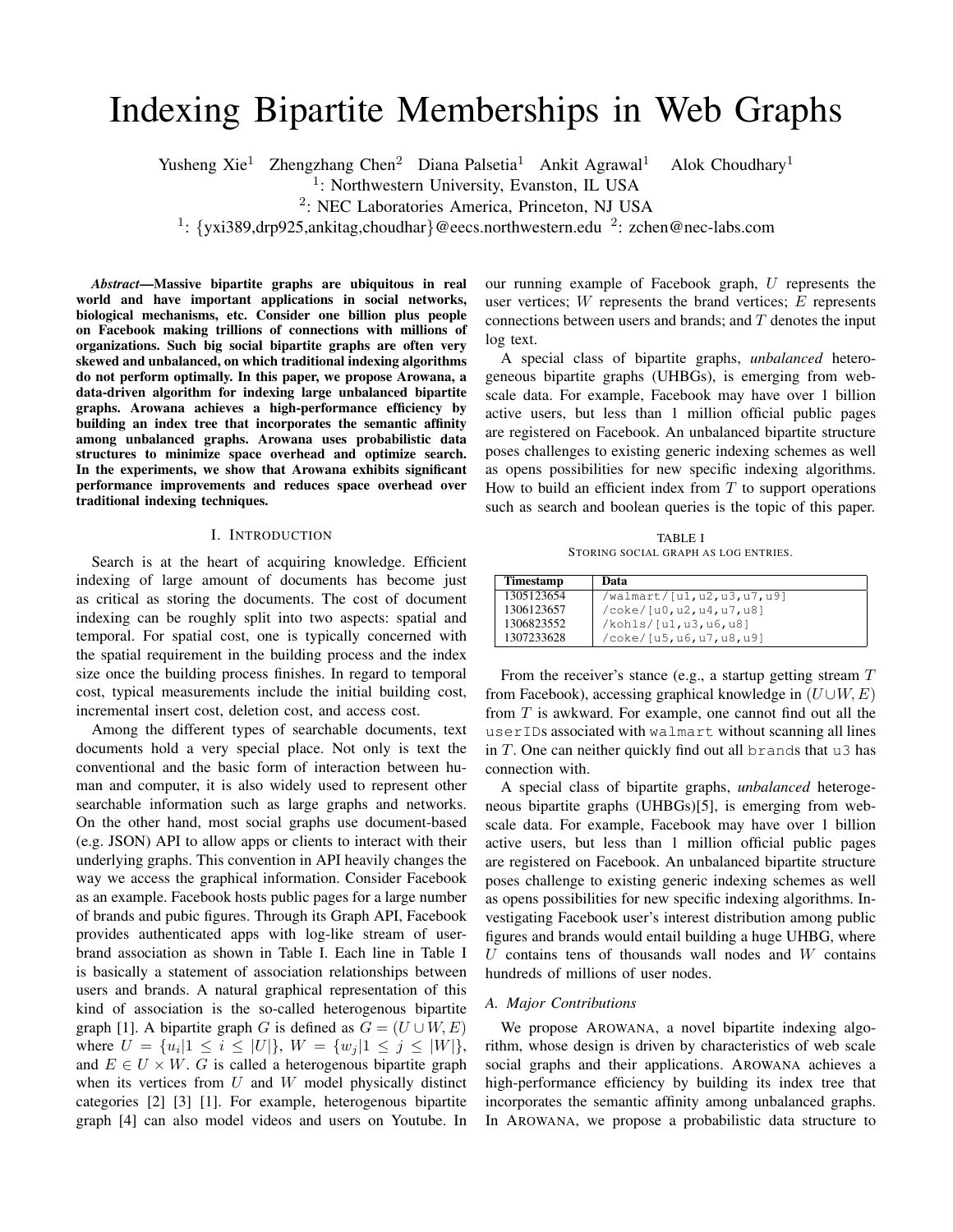minimize space overhead and optimize search. The unique building process of an AROWANA index requires a novel community detection algorithm. Further, we analytically show asymptotic bounds for various query costs when using the AROWANA index. The application of Bloom filters is novel as well. Previous studies [6] [7] use Bloom filters to organize sensor-network data. But we have not seen others giving the exact or similar structures like AROWANA, or designating its purpose to bipartite indexing. In experiments, we show AROWANA's superior scalability and competence in building and retrieving queries over B-Trees and Lucene. We also find out that AROWANA's competitiveness is conditional on the large graph size and the semantic meaning of the social graph.

AROWANA has been developed and commercially deployed at a digital marketing firm since December 2011. AROWANA powered search engines serve millions internal queries per day.

# II. PROBLEM STATEMENT

Suppose the input log text  $T$  contains  $n$  lines like in Table 1. Let  $\Sigma_W = \{\text{walmart}, \text{coke}, \ldots\}$  and  $\Sigma_U = \{u1, u2, \ldots\}$ denote the brand alphabet and the user alphabet, respectively. The two alphabets simply correspond to the heterogeneous vertex sets in a bipartite graph G. The goal is to construct a spatio-temporal parsimonious index  $I$  on  $T$  such that bipartite membership queries, which are fast on  $G$  but very slow on  $T$ , can be efficiently answered using I.

Since one can always construct the bipartite graph  $G$  from  $T$ , the proposed index  $I$  must have spatio-temporal performance advantage over  $G$  for it to pay off. More specifically,  $I$ should efficiently support the three basic bipartite membership queries: (1) Select1 $(w)$ : retrieve all unique userIDs, who access the brand  $w$ ; (2) Select2(u): retrieve all unique brands, to which userID u is connected; (3) Connect $(u, w)$ : return 1 if there exists a line in  $T$  such that the line contains both userID  $u$  and brand  $w$ ; return -1 otherwise.

Theoretically, B-Trees and key-value stores can efficiently answer the above desiderata. But their drawbacks in spatial overhead among existing indexers are very severe in practice (even in distributed settings) and they often use more resources than really necessary. Our experiments, with real datasets and practical hardware, show that the theoretical bounds for existing index-accessing performance are washed away due to (the lack of) caching and thrashing. Table II summarizes the pros/cons and applicabilities of various indexing schemes.

# III. RELATED WORK

Various traditional indexing schemes including B-Tree index and Bitmap index can be applied to index the bipartite memberships. But all of them have pros/cons summarized in Table II.

# *A. B-Tree Index at Massive Scale*

The advantage with B-Tree dictionary is clear. Any Select1 operation based on brand is guaranteed to be efficient. In addition, this solution supports *dynamic alphabet*, which means that it is not necessary for the indexer to have the knowledge of all possible items in the alphabet  $\Sigma$ . Its support for dynamic alphabet is the primary reason for its popularity in most existing database systems [9]. However, B-Tree dictionary index has a drawback in spatial efficiency, especially at large scale deployment, which eventually hurts its overall performance. Two independent indices need to be built and maintained to support Select1 and Select2 queries. A tree  $I_W$  indexes all brand, row\_p pairs and can only answer all Select1 queries. A separate tree  $I_U$  has to be built for all userID, row\_p pairs to support Select2 queries.  $I_W$  and  $I_U$  will eventually compete for the same memory space. It is a known issue that B-Tree cannot scale logarithmically with data-size in practice once the data grows larger than the main memory  $<sup>1</sup>$ , even on a distributed platform.</sup>

# *B. Bitmap Index For Massive Cardinality*

A Bitmap index conceptually keeps a binary list  $l_t$  for each unique value t in the dataset. And entries in  $l_t$  are set to be 1 if and only if the entries in the original data hold value t. Necessary to keep a separate list for each unique value in data, Bitmap indices are thought [10] to be profitable for only dataset with small cardinality such as Boolean values. But Bitmap index lists would look very sparse once the data set becomes large and high in cardinality. Numerous efforts have been committed to the area of compressing Bitmap index [8] and improving its performance on high cardinality sets [11]. However, Bitmap has another drawback. Other than its inadequacy with high cardinality sets, Bitmap cannot efficiently deal with rapidly growing or frequently updated databases [12]. It is still notoriously hard for Bitmap index to efficiently handle a large, growing, frequently updated database nearly as well as B-Tree [8].

# *C. Neighbor Query on Compressed Graphs*

Neighbor query friendly social network compression techniques recently have been proposed in [13]. That work describes algorithms for compressing social graphs and accessing the compressed graphs. Although not stated explicitly, It uses standard B-tree/hash index for vertices and edges. Our work focuses on indexing and be of additional value to the technique proposed in [13].

## IV. AROWANA ALGORITHM

Given the drawbacks in existing technologies, it is desirable to design an algorithm to (1) achieve a good indexing compression ratio because smaller memory footprint translates into practical performance; and (2) allow dynamic alphabet for it to be practical for web-scale applications. The AROWANA tree data structure is illustrated in Figure 1 and is explained in context with the implementation of Select1, Select2, and Connect queries in following subsections.

<sup>1</sup>http://www.slideshare.net/daumdna/mongodb-scaling-write-performance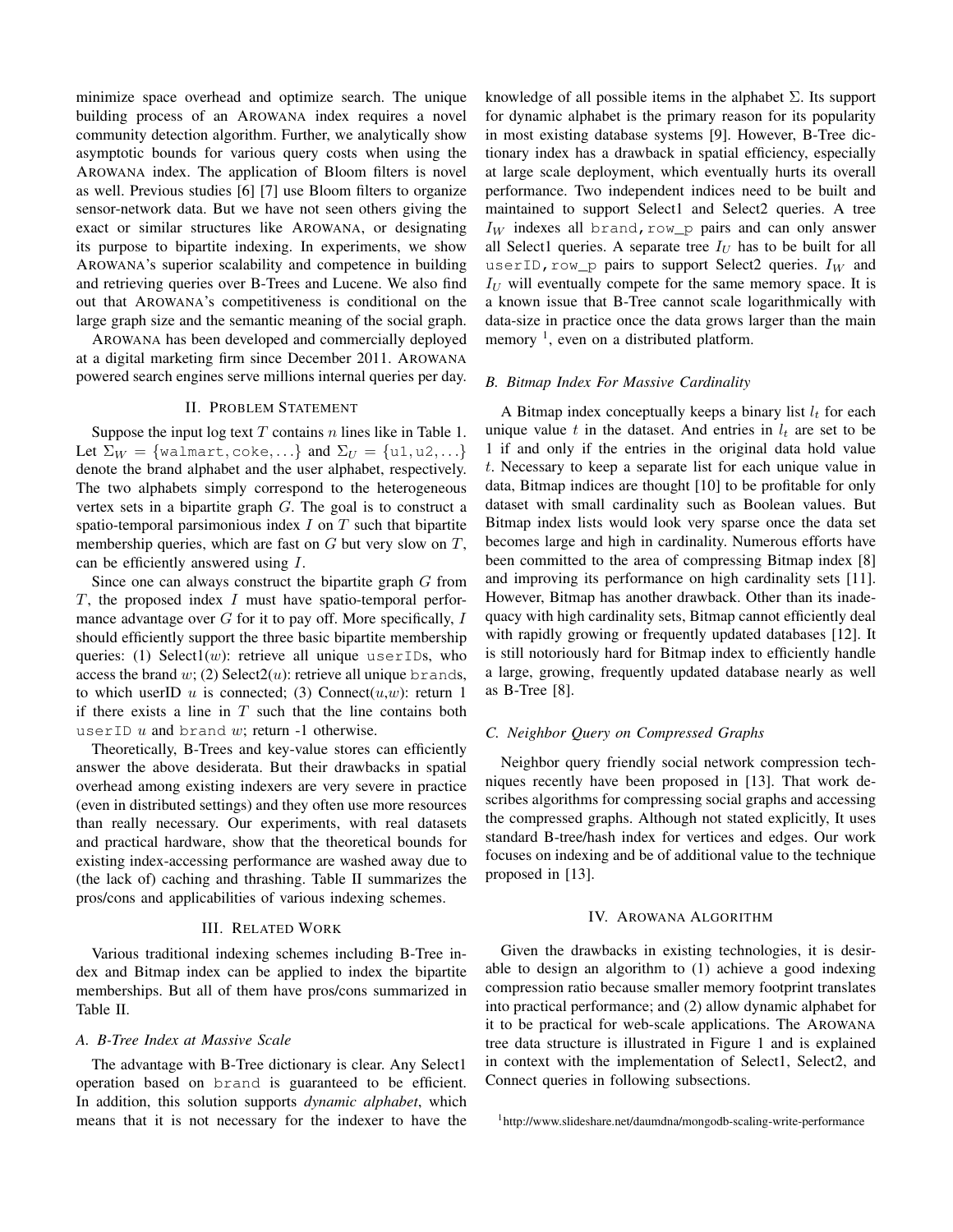| <b>Property</b>     | <b>Theoretical Bound</b>                          | <b>B-Tree</b>                                                      | <b>Bitmap</b>                           | <b>AROWANA</b>                                                   |
|---------------------|---------------------------------------------------|--------------------------------------------------------------------|-----------------------------------------|------------------------------------------------------------------|
| Select1             | $O( \Sigma_U $                                    | $O(\lg( \Sigma_W )+ \Sigma_U )$                                    | $O( \Sigma_U )$                         | $O(\lg( \Sigma_W )+ \Sigma_U )$                                  |
| Select <sub>2</sub> | $O( \Sigma_W )$                                   | $\overline{O( \Sigma_W )}$                                         | $ \Sigma_W $                            | $O( \Sigma_W )$                                                  |
| Connect             | O(1)                                              | $\Theta(\lg( \Sigma_W ))$<br>$\vert \times \vert \Sigma_U \vert$ ) | $ + \Sigma_W )$<br>$O(\lg( \Sigma_U ))$ | $O(\lg( \Sigma_W ))$                                             |
| Index size          | $\sqrt{ \Sigma_U  \times  \Sigma_W }$<br>lg<br> T | O( T )                                                             | $ T \lg( \Sigma_U + \Sigma_W )$ bits    | $ \Sigma_U $<br>lg<br>$ \Sigma_W $<br>Θ<br>$\binom{n}{l} \sum_W$ |
| Build time          | $\Theta( T )$                                     | $\Theta( T )$                                                      | Variable [8]                            | $ \Sigma_W $                                                     |
| Dynamic lexicon     | N/A                                               | Yes                                                                | Expensive                               | Yes                                                              |
| Index locality      | N/A                                               | Value-based                                                        | Hash-based                              | Semantic affinity                                                |

TABLE II COMPARISON OF DIFFERENT INDEXING TECHNIQUES.

# *A. Implementing Select1 Queries*

Among the three basic bipartite membership queries, select1 query is the easiest one to implement. To support Select1 on the input log text  $T$ , we only need to provide prefix matching up to the second "/" delimiter because following the second delimiter is a retrievable list of userIDs. Each line in T would be reduced to one indexable word, the brand. In other words, indexing  $T$  like a sequence of strings, given consideration to the aforementioned two characteristics, would not be like indexing a sequence of single words from a large alphabet. If AROWANA were to directly apply technique like Wavelet trees (or any other fancy indexing algorithm for this matter), the index tree would be 1 in depth and would be basically a hash table, which is fast but provides hardly any compression.

AROWANA handles Select1 queries similar to regular B-Tree index. One difference is that a B-Tree index needs to expand each line in  $T$  for each userID and then index (as shown later in Algorithm 2). Expanding each line in  $T$ is not needed for Select1 query and it costs more space, but this procedure is required if using B-Tree because later when handling Select2 queries, a separate index is needed to be built on the userID column. Another difference of AROWANA from B-Tree is the internal nodes in the tree. Unlike regular B-Tree, which automatically generates internal tree nodes, AROWANA explicitly introduces *artificial* parent nodes to each brand from  $\Sigma_W$ . Using artificial parent nodes, we can organize the brands from  $\Sigma_W$  into hierarchies of clusters/subtrees.

Suppose there are  $K$  different levels of artificial nodes and  $K \sim \Theta(\lg(|\Sigma_W|))$ . For  $1 \leq k \leq K$ , let  $\Sigma_{P_k}$  be the set of all artificial nodes of level  $k$ .  $\Sigma_{P_1}, \dots, \Sigma_{P_K}$  are progressively smaller in cardinality and  $\Sigma_{P_K}$  is basically a singleton set with the root node. Further, notation-wise it is convenient to express  $\Sigma_W$  simply as  $\Sigma_{P_0}$ . Once the artificial nodes are conceived and put to K levels, we can simply link the elements from  $\Sigma_W$  to parent nodes in  $\Sigma_{P_1}$ , link the nodes in  $\Sigma_{P_1}$  to their parents in  $\Sigma_{P_2}$  and so on. How the tree structure is formed (i.e. which child nodes should be linked to which parent nodes?) has no bearing in Select1 queries because each brand in Select1 is queried independently. However, forming the optimal tree structure has critical impact to the Select2 queries, which will be explored later.



Fig. 1. Each tree node contains Bloom filter structure based on local lexicon. A bit is marked red if it is set during subtree merge. (Best viewed in color)

# *B. Implementing Connect Queries*

Connect membership queries can also be easily supported in the proposed AROWANA tree. Bloom filter is a popular spaceefficient probabilistic data structure used to test membership of an element [14]. One straightforward option here is to build one Bloom filter for the set  $\{\langle \text{brand}, \text{userID} \rangle \}$ pairs in  $T\}.$ However, it is hard to estimate the anticipated inserts to a centralized Bloom filter, which is critical for the filter to retain acceptable false positive rates. Therefore, AROWANA maintains a separate Bloom filter  $BF_w$  for each distinct brand  $w$  that has been observed so far. Note that doing so does not require any knowledge on  $\Sigma_W$ . Maintaining separate Bloom filters have additional advantages such as parallel updating.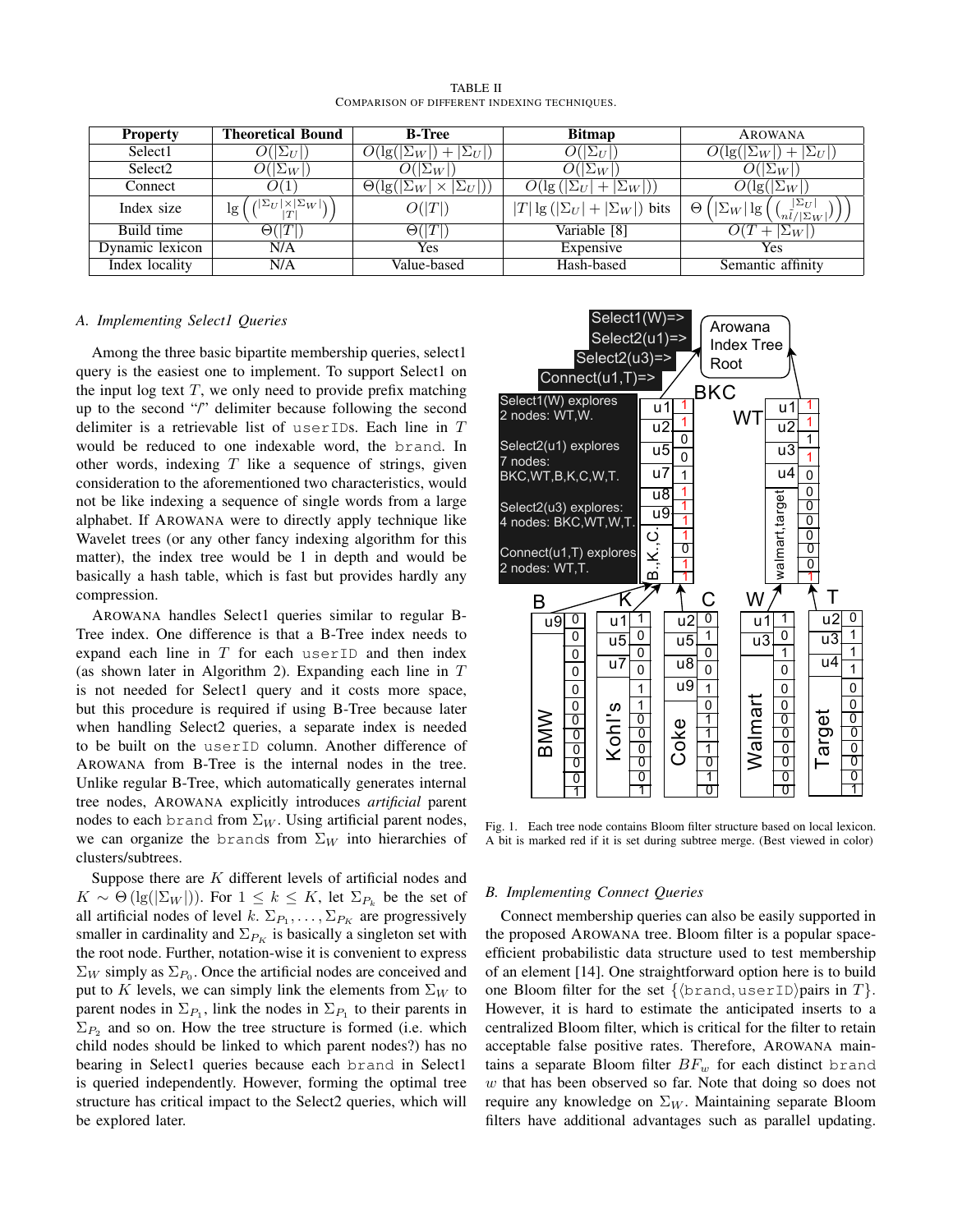| Algorithm 1: Reduce Select2 query to Connect queries. |  |  |  |  |  |  |
|-------------------------------------------------------|--|--|--|--|--|--|
|-------------------------------------------------------|--|--|--|--|--|--|

**Input:** u, any word in  $\Sigma_U$ ,  $\Sigma_W$ , alphabet of brands **Output:**  $\Sigma_W(u)$  all brands that u is active on  $\Sigma_W(u) \leftarrow \{\}$ for *every*  $w \in \Sigma_W$  do | append w to  $\Sigma_W(u)$  if Connect $(u, w)$ end return  $\Sigma_W(u)$ 

The collection of all  $BF_w$  for  $\forall w \in \Sigma_W$  is sufficient to answer the Connect query efficiently. For Connect $(u, w)$ , the algorithm simply tests if u in  $BF_w$ .

In an AROWANA tree shown in Figure 1, each artificial parent node also has its own Bloom filter. The Bloom filter of a parent node is the *merge* of all from its children's. The *merge* operation can be as simple as OR operation on the filters (as illustrated in Figure 1). However, simply merging all children's filters by OR will potentially destroy the accuracy of the parent's Bloom filter, which, as a prerequisite of the OR operations, has the same capacity as any of its children's. A simple solution is to employ scalable Bloom filters [14] that can accommodate dynamically increasing capacity of the filter without rehashing the inserted items when expanding the filter. In practice, we recommend using Bit.ly's<sup>2</sup> scalable Bloom filters at the top two levels and fixed-size, fast implementation <sup>3</sup> at lower levels. Even with scalable Bloom filters, the false positive rates at top level nodes are *designed* to be significantly higher than lower level ones. Reinforcing uniform false positive rates at all nodes would cause the AROWANA tree to grow too large in size and outweigh the advantage.

### *C. Implementing Select2 Queries*

So far, the AROWANA index can handle Select1 and Connect membership queries efficiently with minimal cost very close to theoretical lower bound. We still need to show that the AROWANA index handles Select2 queries effectively, which turns out to be nontrivial.

The AROWANA tree shown in Figure 1 seems to support only look ups on brand (i.e., Select1, Connect queries). Instead of building another index for Select2 (as in B-Tree or Bitmap), AROWANA can computationally answer Select2 queries just as efficient through optimized searching techniques. The trick is to reduce Select2 queries to a sequence of Connect queries, as illustrated in Algorithm 1.

Algorithm 1 reduces all Select2 queries in the form of Connect queries, which are already efficiently processed by AROWANA. The naive reduction in Algorithm 1 gives a  $\Theta(|\Sigma_W|)$  temporal overhead. A more efficient way to translate a Select2 query to Connect queries is to use an AROWANA tree to organize all  $BF_w$  for  $\forall w \in \Sigma_W$ . As illustrated in Figure 1, the five  $BFs$  (B, K, C, W, and T) are leaves in the tree. They are adopted by  $BKC$  and  $WT$ , two artificial parent nodes

<sup>2</sup>https://github.com/bitly/dablooms

from  $\Sigma_{P_1}$ . An artificial parent node in Figure 1 is more than a symbol because it holds a structure that represents merged Bloom filters from all its children. Define the associated userID set of any node p,  $A_p$ , in a AROWANA tree to be the set of all userIDs such that  $Connect(p, userID)$ returns positive. Clearly, an artificial parent node can answer a Connect query as to whether the given userID is connected to any of its children. In general, using AROWANA tree can reduce a Select2 query into less number of Connect queries than Algorithm 1. For example, consider the query Select $2(u_3)$ in Figure 1. Algorithm 1 would translate it into five Connect queries: Connect $(u_3, B|K|C|W|T)$ . However, the particular tree in Figure 1 reduces  $\text{Select2}(u_3)$  into only four Connect queries:

- 1) Select $2(u_3)$  reduces to two artificial parent Connect queries, Connect( $u_3,BKC|WT$ ). When the two Connect queries are tested, only Connect( $u_3, WT$ ) returns positive, the search can discard the BKC branch and focus only on the  $WT$  branch.
- 2) Connect( $u_3, WT$ ) is expanded to two leaf-level Connect queries Connect $(u_3, W|T)$ . Both queries return positive.
- 3) Return  $\{W, T\}$  as a result for Select2( $u_3$ ).

There are cases where the AROWANA tree fails to reduce Select2 efficiently although always correctly. Consider the Select $2(u_1)$  query in Figure 2. The execution of Select $2(u_1)$ follows the same routine as  $\text{Select2}(u_3)$ . But the AROWANA tree reduces  $\text{Select2}(u_1)$  into seven Connect queries, which is two more than Algorithm 1 in this case.

How to algorithmically organize the AROWANA tree so that the overall average cost of Select2 queries is minimized? Is there a upper bound on the cost of Select2 queries on a given AROWANA tree? Both questions are critical to the validity and feasibility of our proposed idea and we will discuss them in the following sections.

# *D. Select2 Performance Analysis*

This section provides analytical treatment of how the structure of a AROWANA tree can affect typical Select2 query performance. First, we consider a *uniform* AROWANA tree: the children nodes are adopted by their parent nodes in a uniformly random fashion. Assume that the tree has a fertility rate of  $m$ : each non-leaf parent has on average  $m$  children. The tree has an average height of  $K = \log_m(|\Sigma_W|)$ . Further suppose that a userID u would have connections with  $n_u$  out of  $|\Sigma_W|$ brands.

*Proposition 1:* Select2(*u*) has a bounded cost of  $K \cdot n_u \cdot m$ in a uniform AROWANA tree with fertility rate  $m$ .

*Proof:* Since  $1 \leq n_u \leq |\Sigma_W|$  for  $\forall u, \exists k \in \mathbb{N}$  and  $0 \leq$  $k \leq K$  such that  $|\Sigma_{P_k}| \leq n_u \leq |\Sigma_{P_{k+1}}|$ . Clearly, k is unique since  $\{|\Sigma_{P_j}| \mid 0 \leq j \leq K\}$  is a strictly descending finite sequence of integers. By Dirichlet principle, we can set  $C_i(u)$ , the upper bound of the number of Connect queries executed to  $\Sigma_{P_i}$  at the *i*-th level of the AROWANA tree:

$$
C_i(u) = \begin{cases} m \cdot n_u, & \text{if } 0 \le i \le k \\ m \cdot |\Sigma_{P_i}|, & \text{if } k+1 \le i \le K. \end{cases}
$$

<sup>3</sup>https://github.com/axiak/pybloomfiltermmap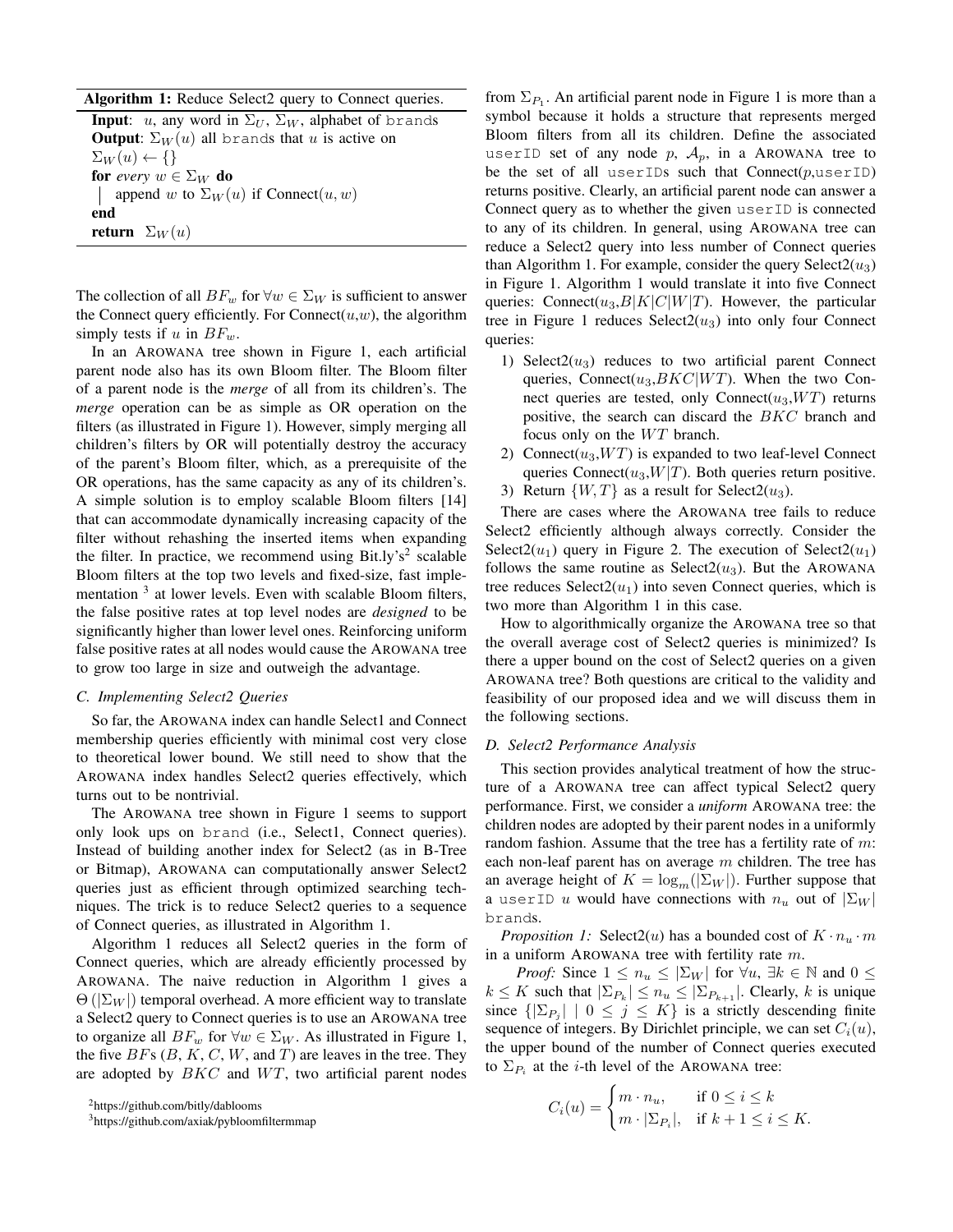Then,  $C(u)$ , the total number of Connect queries that Select2(*u*), is bounded by  $\sum_{i=0}^{K} C_i(u)$ . The result follows.

 $C(u)$  in Proposition 1 is basically a linear bound. It turns out, as shown in Proposition 2, we can greatly improve  $C(u)$  to logarithmic if the AROWANA tree is *non-uniform*.

*Proposition 2:* Suppose that at the *i*-th level on a nonuniform AROWANA tree for  $1 \leq i \leq K$ , the child nodes of the same parent p are  $t_p$  ("the affinity likelihood") times more likely to have the same membership of any userID than any child node whose parent is not p. Further suppose that  $t_p$  is proportional to the cardinality in  $p$ . Then, the total number of Connect queries that a Select2 query would reduce into, in the non-uniform AROWANA tree, is asymptotically bounded by the logarithmic growth of  $n_u$ .

*Proof:* Exact combinatorial analysis of an upper bound in a non-uniform AROWANA tree would be tedious and probably unnecessary. Instead, we consider a relaxed version where  $|\Sigma_{P_i}|$  for  $1 \le i \le K$  is assumed to be infinite and each parent node at the  $i$ -th level has infinite capacity. This assumption relaxes the upper-bound but greatly simplifies the analysis.

The infinite cardinality and infinite capacity assumption immediate translates each level in the non-uniform AROWANA tree into a separate Chinese Restaurant Process (CRP) [15]. CRP models a Chinese restaurant with an infinite number of circular tables, each with infinite capacity. Customer 1 chooses a random table. Customer  $n+1$  chooses uniformly at random to sit at one already occupied table, or an unoccupied table. Each round table corresponds to a AROWANA parent node and each customer corresponds to a Connect query. For the *i*-th level AROWANA tree,  $1 \le i \le K$ , construct a CRP model with parameter  $\alpha$  and  $\theta$  and let  $|P_i|$  denote the number of currently occupied tables/parents. The model dictates that customer  $n+1$  sits at an unoccupied table/parent with probability  $\frac{\theta + |P_i|\alpha}{n+\theta}$ , or at an occupied table/parent p with cardinality |p| with probability  $\frac{|p|-\alpha}{n+\theta}$ . The affinity likelihood  $t_p$  can be expressed using  $\alpha$  and  $\theta$  as  $\frac{|p| - \alpha}{\theta + |P_s|}$  $\frac{|p|-\alpha}{\theta+|P_i|\alpha}$ . Now let  $X_i$  be the random variable denoting the number of Connect queries that Select2(*u*) reduces into. Finding out the  $\mathbb{E}[X_i|n_u]$ , is then expressed [16] as

$$
\mathbb{E}[X_i|n_u] = \frac{\Gamma(\theta + n_u + \alpha)\Gamma(\theta + 1)}{\alpha\Gamma(\theta + n_u)\Gamma(\theta + \alpha)} - \frac{\theta}{\alpha}
$$

,

where  $\Gamma(\cdot)$  is the Gamma function on real numbers,  $0 \le \alpha \le$ 1, and  $\theta > 0$ . At  $\alpha = 0$ , we have

$$
\mathbb{E}[X_i|n_u, \alpha = 0] = \sum_{k=1}^{n_u} \frac{\theta}{\theta + k - 1} = 1 + \theta \sum_{j=1}^{n_u} \frac{1}{\theta + j}
$$
  
< 
$$
< 1 + \theta \sum_{j=1}^{n_u} \frac{1}{j} = 1 + \theta(\ln n_u + \gamma + o(\frac{1}{2n_u})),
$$

where  $\gamma$  is the Euler-Mascheroni constant. The above inequalities show that  $\mathbb{E}[X_i|n_u,\alpha=0]$  is asymptotically bounded by logarithmic growth.

#### *E. Exploiting Semantic Affinity*

We notice that any AROWANA tree already guarantees asymptotically the temporal lower bound  $(O(|\Sigma_W|))$  for Select2 queries (see Table II), even in the worst case where the entire AROWANA tree is searched. Since it is impossible to improve Select2 queries asymptotically, One can seek advantage in the data characteristics of the particular bipartite graph in focus. The plan, as fully explained in the following section, is to exploit the semantic affinity between userIDs and brands and to maximize the spatial locality of Select2 queries.

To take the proven advantage of non-uniform structure in an AROWANA tree, we are interested in finding some semantic affinity-based hierarchical clusters on the set  $\Sigma_W$ in order to build a non-uniform AROWANA tree. Since each brand in  $\Sigma_W$  is a social identity, clustering them is different from clustering numbers or vectors or numbers and requires considerations of inter-brand affinity. The Jaccard coefficient matrix is a good option to capture such affinity. Let J be a  $|\Sigma_W| \times |\Sigma_W|$  matrix where  $J_{p,q} = J(\mathcal{A}_p, \mathcal{A}_q)$ , the Jaccard coefficient between set  $A_p$  and set  $A_q$ .  $A_q$  denotes the userIDs associated with brand q. Once matrix  $J$  is obtained, a fast community detection algorithm like Clauset-Newman-Moore (CNM) [17] is applied to generate the entire hierarchy of communities/clusters.

However, generating the matrix  $J$  exactly would be very expensive because solving for the Jaccard coefficient at each cell involves set operations. To avoid heavy overhead to the overall indexing process, we use reservoir sampling [18] and minHash (the single hash variant) [19] to estimate  $J$ . Given a hash function  $h(\cdot)$  and a fixed integer k, the *signature* of a set A,  $SIG(h(A))$ , is defined as the subset of k elements of A that have the smallest values after hashing by  $h$ , provided that  $|c| \geq k$ . Then an unbiased estimator of  $J(\mathcal{A}_p, \mathcal{A}_q)$  is

$$
J(\widehat{A_p, A_q}) = \frac{|SIG(h(A_p \cup A_q)) \cap SIG(h(A_p)) \cap SIG(h(A_q))|}{|SIG(h(A_p \cup A_q))|}, \quad (1)
$$

where  $SIG(h(\mathcal{A}_p \cup \mathcal{A}_q))$  is the smallest k indices in the union  $SIG(h(\mathcal{A}_p)) \cup SIG(h(\mathcal{A}_q))$  and can be resolved in  $O(k)$ . Figure 2(a) shows how accurately the Jaccard coefficient matrices are estimated. Figure 2(b) shows part of a nonuniform AROWANA tree structure.

Despite claimed scalability and efficiency relative to other even more sophisticated modeling, models in [20] and [21] are very expensive to learn in both temporal and spatial senses. In fact, incorporating one of those modeling techniques for a web-scale heterogeneous bipartite graph would be already more expensive than building a membership B-Tree index on the graph.

# *F. Deletes and Updates*

Deletes and updates to the data have for long troubled high performance indices. Even in proven systems like Sphinx or Lucene, frequent updates and deletes can be easily more expensive than rebuilding the index file entirely  $4$ .

<sup>4</sup>http://lucene.apache.org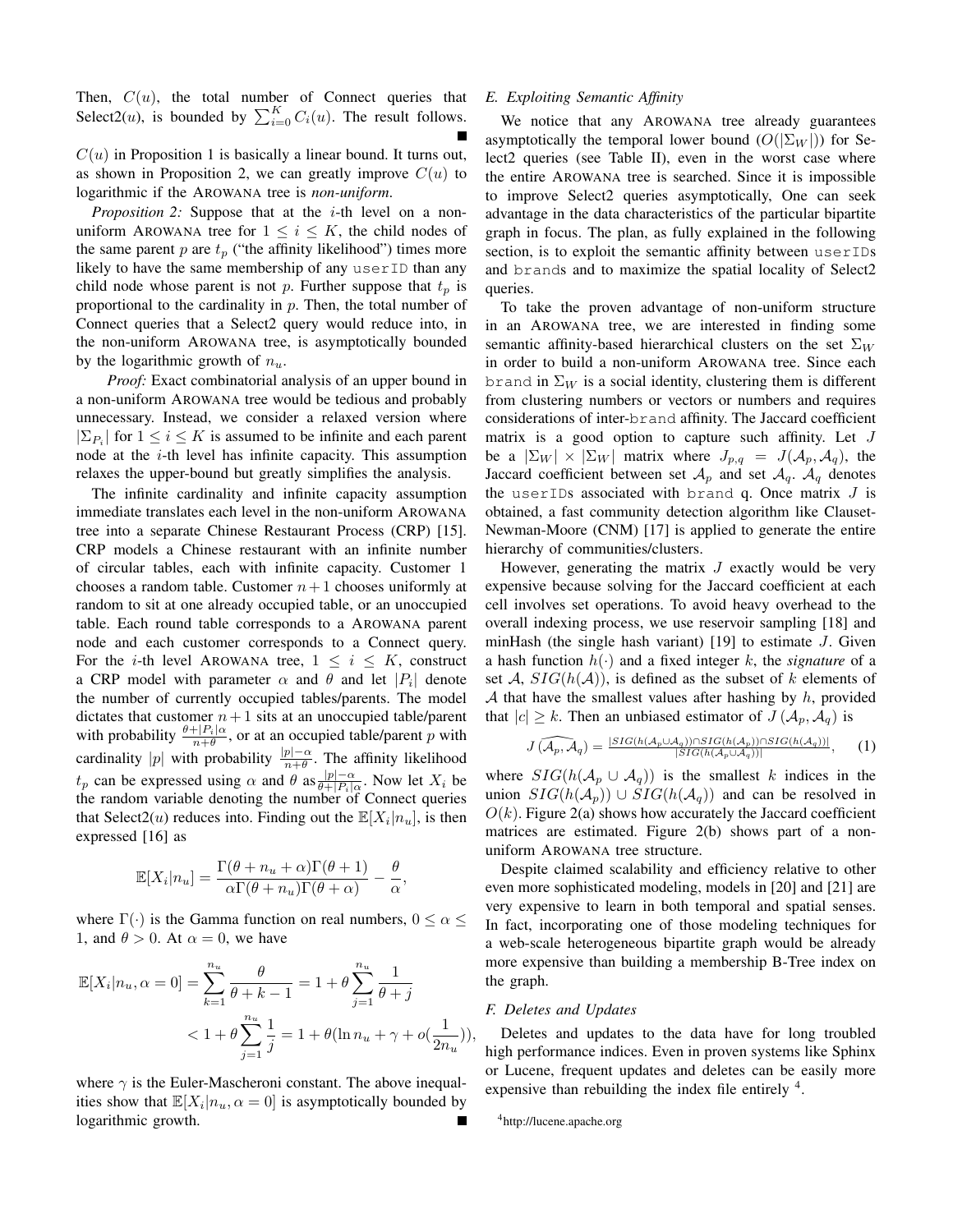

Fig. 2. (a) Jaccard coefficient estimation error matrix (due to minHash estimation) for  $k = 50$ ; (b) Connections in a non-uniform AROWANA. Motorsport subtree shown.

Given such difficulties, AROWANA takes minimalistic implementation of deletes and updates. While it is theoretically possible to have Bloom filters to support removals [14], we simply maintain extra necessary Bloom filters  $BFM_i$  for "deleted items" such that whenever an item is marked as removed in  $BF_i$ , it is added to  $BFM_i$ . Similarly, we can have filters for "re-added", "re-added-then-deleted" items, etc.

# V. EXPERIMENTS

#### *A. Baseline Methods*

In our experiments, the baseline method **BTree** is implemented in MySQL 5.3 MyISAM engine. A partitioned version, BTreePar, is also used in comparisons. Algorithm 2 illustrates the indexing steps of this baseline approach. Algorithm 2 creates two indices:  $I_W$  is used for Select1 queries and  $I_{UW}$ is used for Select2 and Connect queries. BTreePar is similar to BTree except that its data file and index file is broken into 1,024 partitions by timestamp and brand. Three additional algorithms inspected experimentally are Arwn, ArwnU and Lucene. Arwn implements the AROWANA tree and the tree is optimized by inter-brand semantic affinity. ArwnU implements the uniform AROWANA tree. Lucene indexes the same table t in Algorithm 2 as tokenized text using ElasticSearch  $^5$ with 4 shards of Lucene indices. We include Lucene in the test because it is an intuitive option to index source file  $T$ , which is plain text stream.

## *B. Datasets*

A key motivation in AROWANA is its use of semantic affinity, which is probably best illustrated using social data. In the experiments, Twitter and Facebook graphs collected during 2012 are used. Table III shows the size of the databases we are maintaining using the proposed infrastructure and the amount of data used in the experiments. Figure V-A visualizes the (very skewed) degree distribution in our dataset.

Algorithm 2: BTree index for bipartite memberships. **Input**:  $T$ , as in Table 1,  $t$ , a row-wise storage **Output:** t containing all membership relations  $w \leftarrow$  initial wall node **for** *every line*  $l \in T$  **do**  $w \leftarrow$  extract brand from line l  $ls \leftarrow$  extract the list of userIDs from line l insert  $\langle w, u \rangle$  into table t for  $\forall u \in \mathit{ls}$ end build index  $I_W$  on  $\langle$ brand $\rangle$  for Select1 queries build  $I_{UW}$  on (userID, brand) for Select2, Connect



Fig. 3. Facebook user activity distribution (2008 June to 2012 January, vertical axis is in log scale).

TABLE III DATASETS SUMMARY STATISTICS.

| <b>Name</b> | <b>Source</b> | <b>Users</b> | <b>Brands</b> | <b>Connections</b> |
|-------------|---------------|--------------|---------------|--------------------|
| т           | Twitter       | 52M          | 1.270         | 100M               |
| F1          | Facebook      | 81M          | 2.898         | 250M               |
| F2          | Facebook      | 201M         | 6.553         | 601M               |
| F3          | Facebook      | 377M         | 13.740        | 1.40B              |

#### *C. Indexing Performance*

We compare AROWANA with the baseline methods in the task of performing the three basic kinds of membership queries at different scales. Figure 4 shows the performance comparisons for Select1, Select2, and Connect queries. Among the five compared indexers, there is no clear all-condition winner because each type of query exhibit different temporal characteristics at different data sizes.

Select1 queries are relatively simple to characterize. **BTree**'s retrieving time increases almost linearly as the data size grows and its growth is followed by Lucene. The other three indexers' retrieving times only grow marginally even the data size increases by over 10 times. The results, however, do not indicate that the Select1 queries scale better than the theoretical logarithmic bound. A Select1 query is more likely to hit a "small" brand with few number of records on larger datasets (F2, F3 in Table III). Only 1,000 random Select1 queries are are tested because an average Select1 query would

<sup>5</sup>http://www.elasticsearch.org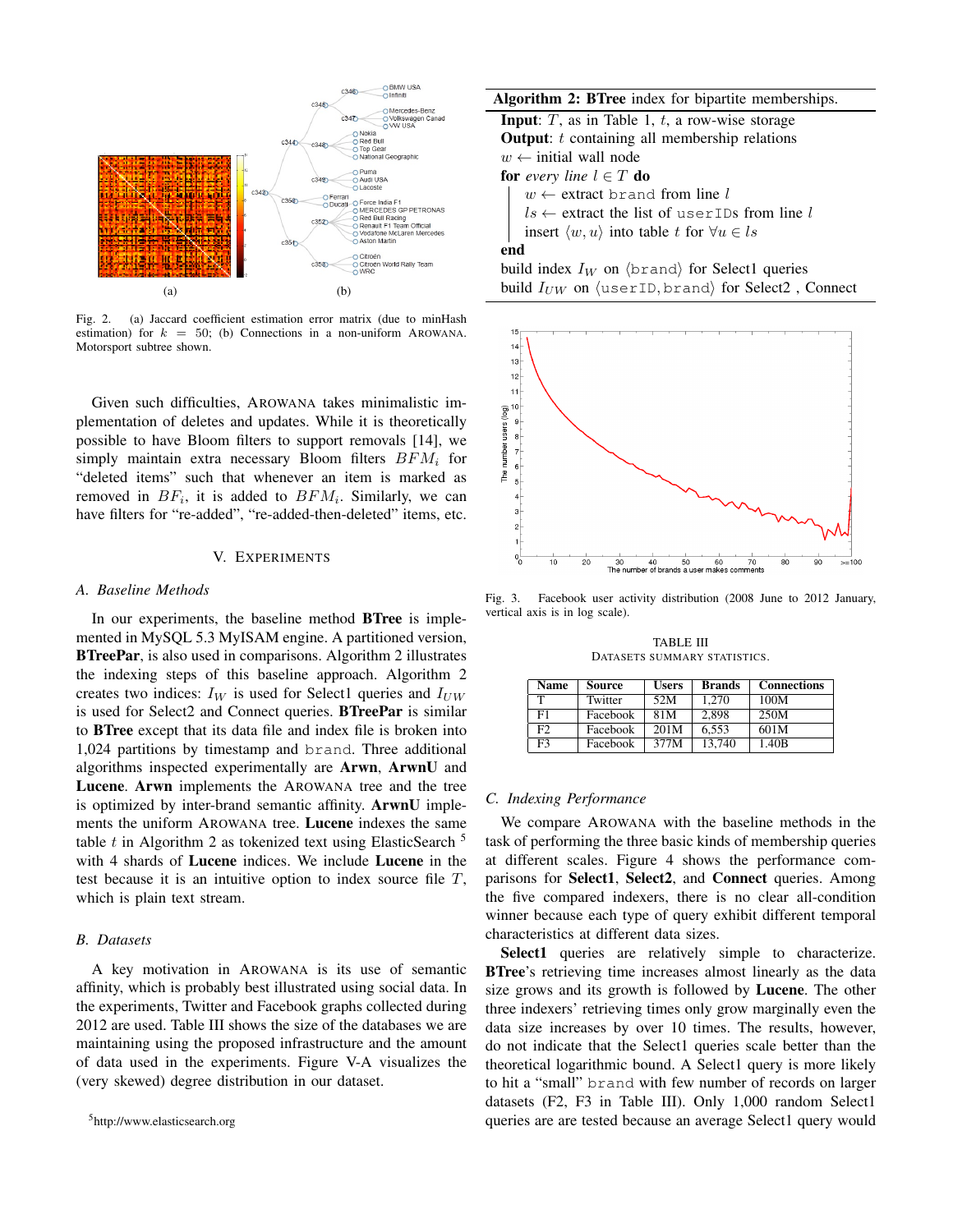

Fig. 4. Comparison of query time on (a) Select1, (b) Select2, and (c) Connect, and (d) Space requirement for indices and data.

retrieve about 1,000 records due to unbalanced graphs.

Select2 performance characteristics shown in Figure 4(b) are quite different from Select1. 1 million random Select2 queries are used. The increasing cost in AROWANA indices is much closer to theoretical prediction (see Table II) than BTree, BTreePar, and Lucene. Arwn consistently costs about half of ArwnU, which is expected from a semantically optimized AROWANA tree. Eventually, with the largest dataset (F3), Arwn outperforms BTreePar.

Connect queries perform a lot like Select 1 queries. BTree's retrieving time increases almost linearly as the data size grows. BTreePar and Lucene grow closer to logarithmically. On the other hand, AROWANA indices (Arwn and ArwnU) show similar increase in retrieving time. AROWANA indices eventually do not overtake **BTreePar** in query latency, for which a key reason is that Connect can be answered using index files only without touching the data source at all. Once **BTree** index can reside in memory, it is guaranteed to perform well on Connect queries.

# *D. Practical Impact From Bloom Filters*

The use of Bloom filters adds uncertainty to the data structure. Since each leaf node in the AROWANA tree is independently built, it is easy to control the false positive rate for each leaf node independently. Table IV, through Fmeasure, shows the accuracy of Select2 and Connect queries on AROWANA trees with different Bloom Filter configurations. Configurations  $C1, C2$ , and  $C3$  have false probability 0.10, 0.002, and 0.02, respectively and a filter capacity of 100,000. Configurations C4, C5, and C6 have false probability 0.10, 0.002, and 0.02, respectively and a filter capacity of 200,000.

# *E. Index Building Performance Comparison*

In addition to query performance, we also measure the spatio-temporal cost to build the index files using differ-

TABLE IV F-MEASURES ABOUT QUERIES ON AROWANA TREE.

| subgraph           | C1    | C <sub>2</sub>     | C3                 | C <sub>4</sub>     | C <sub>5</sub>     | C6    |
|--------------------|-------|--------------------|--------------------|--------------------|--------------------|-------|
| techcrunch         | 0.548 | 0.958              | 0.836              | 0.893              | 0.974              | 0.932 |
| iTunesMusic        | 0.462 | 0.962              | 0.812              | 0.881              | 0.983              | 0.929 |
| google             | 0.720 | 0.974              | 0.931              | 0.952              | 0.976              | 0.964 |
| facebook           | 0.770 | 0.974              | 0.955              | 0.964              | 0.975              | 0.970 |
| intel              | 0.772 | 0.980              | 0.959              | 0.970              | 0.981              | 0.975 |
| netflix            | 0.772 | 0.941              | 0.926              | 0.934              | 0.941              | 0.937 |
| Xbox               | 0.762 | 0.972              | 0.955              | 0.963              | 0.972              | 0.968 |
| eBay               | 0.948 | 0.980              | 0.979              | 0.980              | 0.980              | 0.980 |
| Microsoft          | 0.941 | 0.981              | 0.980              | 0.980              | 0.981              | 0.981 |
| bing               | 0.915 | 0.983              | 0.980              | 0.982              | 0.983              | 0.982 |
| AppStore           | 0.912 | 0.974              | 0.972              | 0.973              | 0.974              | 0.974 |
| iheartradio        | 0.927 | 0.980              | 0.979              | 0.979              | 0.980              | 0.980 |
| amazonmp3          | 0.969 | $\overline{0.984}$ | $\overline{0.984}$ | $\overline{0.984}$ | $\overline{0.984}$ | 0.984 |
| PlayStation        | 0.950 | 0.984              | 0.984              | 0.984              | 0.984              | 0.984 |
| Sprint             | 0.916 | 0.967              | 0.966              | 0.966              | 0.967              | 0.967 |
| <b>XboxSupport</b> | 0.731 | 0.847              | 0.842              | 0.844              | 0.847              | 0.845 |
| VerizonWireless    | 0.967 | 0.978              | 0.978              | 0.978              | 0.978              | 0.978 |
| nokia              | 0.970 | 0.981              | 0.981              | 0.981              | 0.981              | 0.981 |



Fig. 5. Index building time for increasingly large data source  $T$  and increasingly more threads.

ent algorithms. Figure 4(d) shows the spatial cost for the AROWANA index, AROWANA uniform index, MySQL B-Tree index, MySQL B-Tree index with partition. It is clear from Figure 4(d) that both AROWANA indices take considerable less space than traditional B-Tree indexing. Figure 4(d) also shows "Tdb", the data size at each stage, which confirms that B-Tree index can grow as fast as (or even faster) than the data being indexed. AROWANA and AROWANA uniform indices are growing sub-linearly, which is in accordance with our theoretical analysis from Table II.

AROWANA index seems to have even greater temporal advantage in the index building. Figure 5 shows the building times for different indexers, number of threads, and data sizes. The unpartitioned B-Tree shows by far the slowest time, which is largely caused by its buffer pool not being big enough for the data/index and is a known issue with systems like MySQL[22]. Like it is demonstrated by [22], the indexing time drops considerably when the data/index is partitioned into 1,024 parts. By partitioning the table on a timestamp key, the database only loads the necessary shard into a buffer (which is much more likely to be able to fit in main memory) at a time and results in a much quicker building time. However,